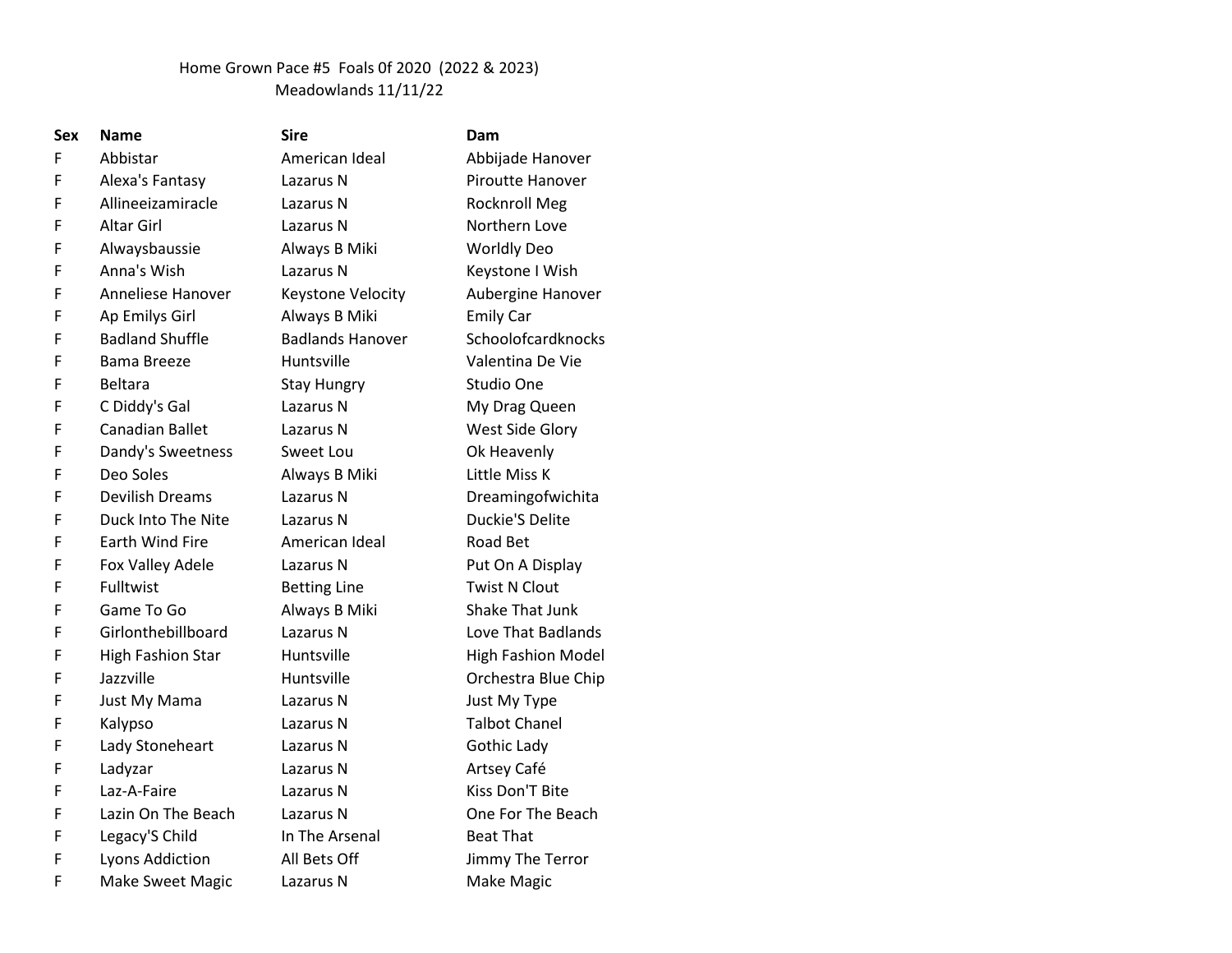| F | <b>Marathon Mary</b>      | Lazarus N           | Marathon Day           |
|---|---------------------------|---------------------|------------------------|
| F | Mary Martha               | Lazarus N           | <b>Where'S Alice</b>   |
| F | Miss Lady Deo             | Captaintreacherous  | Lisjune                |
| F | Miss Majesty              | Always B Miki       | Gianna'S Delight       |
| F | <b>Naked Truth</b>        | Lazarus N           | <b>Skinny Dipper</b>   |
| F | Night And Day             | Captaintreacherous  | Stairwaytothestars     |
| F | Paige Perfect             | Always B Miki       | Miss Jones             |
| F | Pembroke Southie          | Always B Miki       | Uf Dragons Queen       |
| F | Queen Of The South        | Downbytheseaside    | Vaquera Deo            |
| F | Reachin For Heaven        | Lazarus N           | Pleasure Beach         |
| F | Rise Up Chiffon           | Lazarus N           | <b>Chiffon Hanover</b> |
| F | Roma Amor                 | Lazarus N           | <b>Full Explosion</b>  |
| F | Rocknation                | Lazarus N           | Rocklamation           |
| F | Showmemagic               | Lazarus N           | Show The World         |
| F | Sichuan                   | <b>Stay Hungry</b>  | I Need Hotstuff        |
| F | Southwind Gin             | Always B Miki       | <b>Got The Muchies</b> |
| F | Southwind Icenfire        | <b>Betting Line</b> | Southwind Inertia      |
| F | Southwind Pinaclda        | American Ideal      | Cut And Paste          |
| F | <b>Stress Free</b>        | Lazarus N           | <b>Ideal Life</b>      |
| F | Summer Flame              | Always B Miki       | Lover'S Dream          |
| F | Surfcastraisedup          | Lazarus N           | Well Hello There       |
| F | <b>Sweet Graduate</b>     | Sweet Lou           | Western Graduate       |
| F | Sweet Phenomena           | Sweet Lou           | Omen Hanover           |
| F | <b>Team Colors</b>        | American Ideal      | Sir Jillian Z Tam      |
| F | Tres Cher Deo             | Captaintreacherous  | <b>Western Gallie</b>  |
| F | <b>Trish Speaker</b>      | Artspeak            | Cheyenne Trish         |
| F | <b>True That</b>          | All Bets Off        | Moment Of Truth        |
| F | <b>Twin B Allure</b>      | Lazarus N           | Ab Fab                 |
| F | Twin B High Tech          | Lazarus N           | <b>Tech Trade</b>      |
| F | <b>Twisty Wheat</b>       | Huntsville          | Southwind Tango        |
| F | <b>Ucandoit Blue Chip</b> | Keystone Velocity   | Molly Can Do It        |
| F | Wall Of Blue              | Lazarus N           | Misssomebeach Blue     |
| C | Aleksander                | Lazarus N           | Maplelea               |
| C | All About Time            | Lazarus N           | <b>Envious Hanover</b> |
| C | Barry J                   | Lazarus N           | American Image         |
| C | Bettoruptheante           | Lazarus N           | Farouche Hanover       |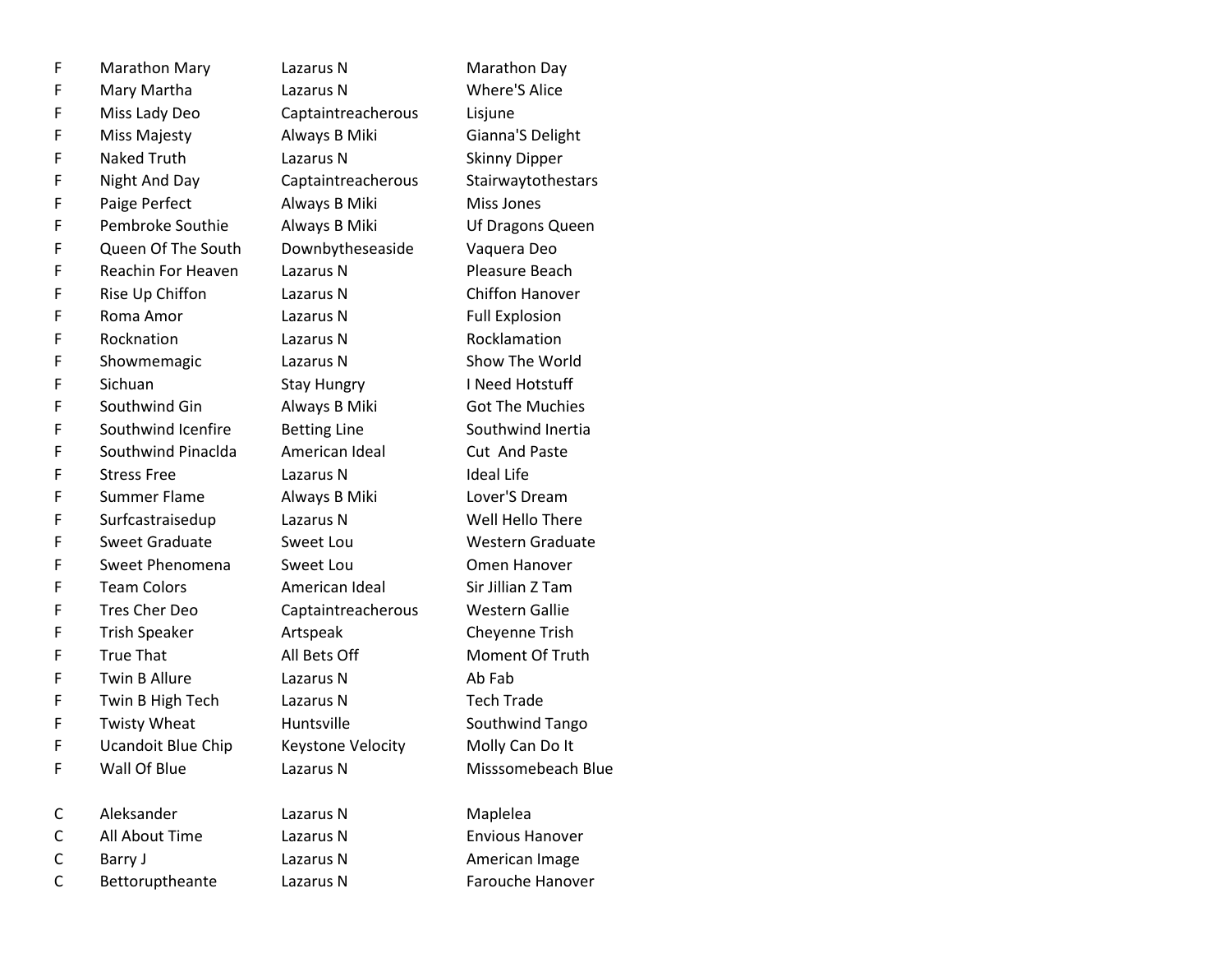| С            | <b>Beyond Above</b>       | American Ideal         | Above Average            |
|--------------|---------------------------|------------------------|--------------------------|
| C            | <b>Born Brilliant</b>     | Always B Miki          | Soft Idea                |
| C            | Captain Batboy            | Captaintreacherous     | Giver To Er              |
| C            | <b>Caviart Scotland</b>   | American Ideal         | Darlin'S Delight         |
| $\mathsf{C}$ | <b>Charley Dupont</b>     | Lazarus N              | Hatsaway                 |
| C            | <b>Country Courtesy</b>   | Lazarus N              | Cheyenne Margie          |
| C            | Crapshoot                 | Keystone Velocity      | Aquanilla                |
| $\mathsf{C}$ | Derosa                    | Lazarus N              | Too Soon To Tell         |
| C            | Everyone's Hero           | <b>Bettors Delight</b> | Suze Hanover             |
| $\mathsf{C}$ | Gallie Getaway            | Sweet Lou              | Gallie Beach             |
| C            | <b>Goldin Greatness</b>   | Huntsville             | Bet On Hill              |
| $\mathsf{C}$ | <b>Hail Lazarus Blues</b> | Lazarus N              | Hail Damage Blues        |
| C            | Handlelikeaporsche        | Lazarus N              | The Signature            |
| C            | Hound On The Beach        | Huntsville             | Bettoronthebeach         |
| $\mathsf{C}$ | I'M A Big Shot            | American Ideal         | I'M Trigger Happy        |
| C            | In The Fast Lane          | Lazarus N              | <b>Quiet Cove</b>        |
| C            | Instant Replay            | Lazarus N              | Ashlee'S Sport           |
| C            | James Reigns              | Lazarus N              | Double Jeopardy          |
| $\mathsf{C}$ | John The Baptist          | Lazarus N              | <b>Holy Trinity</b>      |
| C            | Johnscousinpete           | Lazarus N              | Somekindamonster         |
| C            | Jones Beach De Vie        | Huntsville             | Beach Girl De Vie        |
| $\mathsf{C}$ | Knockin Out               | Lazarus N              | Royal Knockout           |
| C            | Last Sane Man             | Lazarus N              | Where The Art Is         |
| $\mathsf{C}$ | Lay Up                    | Lazarus N              | Frankie'S Dream          |
| C            | Laz Hurrah                | Lazarus N              | <b>Raise Your Glass</b>  |
| C            | Lazarus N Wheels          | Lazarus N              | <b>Bell On Wheels</b>    |
| $\mathsf{C}$ | Lazt Treasure             | Lazarus N              | <b>Ideal Nuggets</b>     |
| C            | Life's A Puzzle           | Lazarus N              | L Dees Lioness           |
| $\mathsf{C}$ | Lootable                  | Lazarus N              | <b>Nuke'S Last Dream</b> |
| C            | Lyons Spirit              | Captaintreacherous     | Southwind Serenity       |
| $\mathsf{C}$ | Miki Burke                | Always B Miki          | Sweet Paprika            |
| С            | Miki De Vie               | Always B Miki          | That Woman Hanover       |
| C            | One To Remember           | Sweet Lou              | Let'S Fall In Love       |
| C            | <b>Pacific Dunes</b>      | Lazarus N              | Peaceful Deo             |
| C            | Peppermint Man            | American Ideal         | Sweet Lady Jane          |
| C            | Poseidon Deo              | Captaintreacherous     | Bj'S Canouan             |
| C            | Rays Way                  | Keystone Velocity      | Rose Troy                |